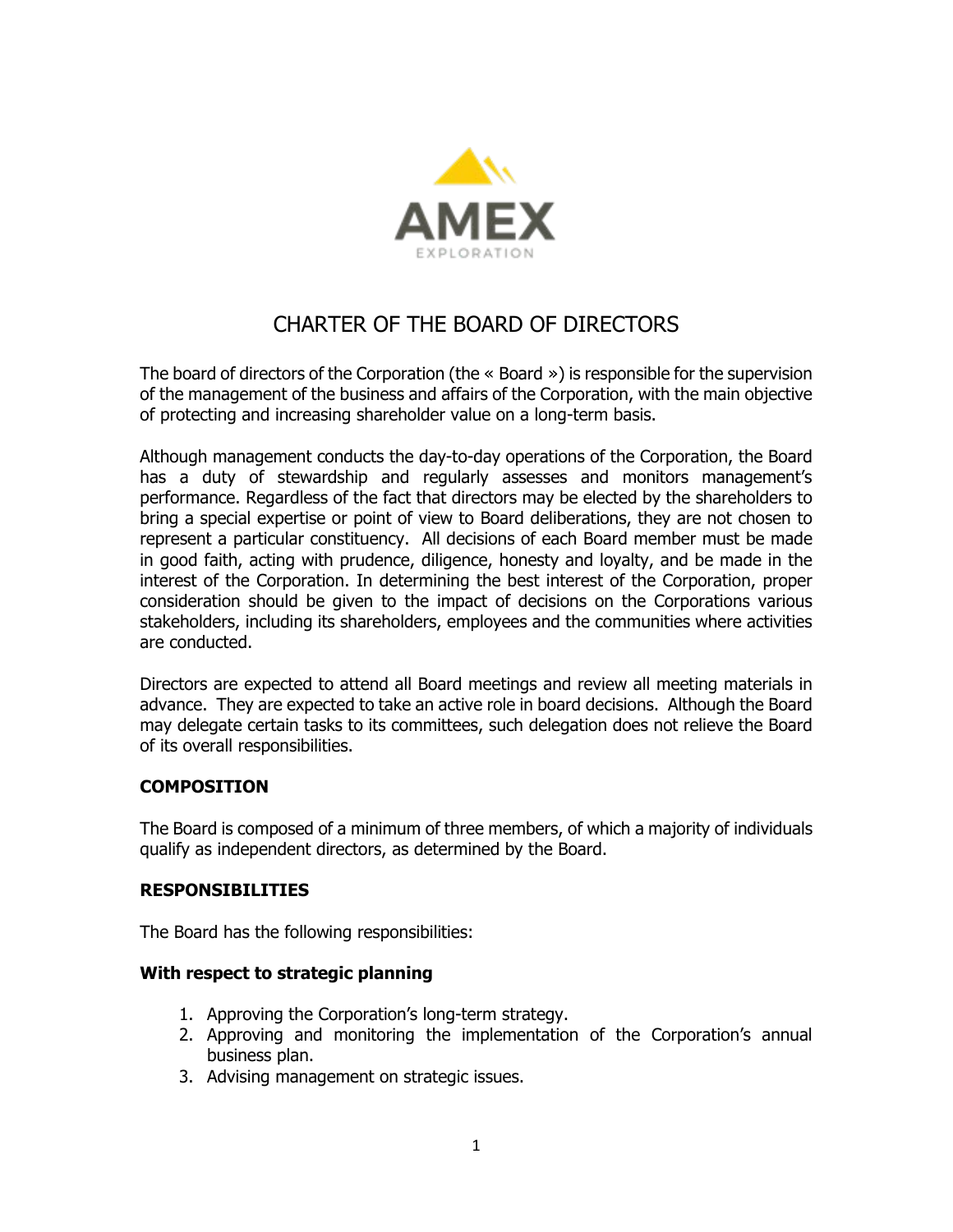4. Approve all significant decisions outside of the ordinary course of the Corporation's business, including financings, acquisitions, and dispositions or material departures from the strategic plan or budgets.

### **With respect to human resources and performance assessment**

- 1. Choosing the Chief Executive Officer ("CEO") and approving the appointment of other senior management executives.
- 2. Monitoring and assessing the performance of the CEO and of senior management and approving their compensation, taking into consideration Board expectations and fixed goals and the recommendations of the Compensation Committee.
- 3. Monitoring management and Board succession planning process.
- 4. Monitoring the size and composition of the Board and its committees based on competencies, skills and personal qualities sought in Board members.
- 5. Approving the list of Board nominees for election by shareholders.

## **With respect to financial matters and internal controls**

- 1. Monitoring the integrity and quality of the Corporation's financial statements and related documents.
- 2. Reviewing the general content of, and the Audit Committee's report on the financial aspects of, the Corporation's Annual Information Form (if any) Annual Report, Management Proxy Circular, Management's discussion and analysis, prospectuses and other documents to be filed by the Corporation.
- 3. Approving operating and capital budgets, the issuance of securities and, subject to the schedule of authority adopted by the Board, any transactions out of the ordinary course of business, including proposals on merger, acquisitions or major transactions such as investments and divestitures.
- 4. Determining dividend policies and procedures.
- 5. Taking all reasonable measures to ensure that appropriate systems are in place to identify business risks and opportunities and overseeing the implementation process to manage these risks and opportunities.
- 6. Monitoring the Corporation's internal control and management information systems.
- 7. Monitoring the Corporation's compliance with applicable legal and regulatory requirements.
- 8. Reviewing annually the Corporation's communication policy and monitoring the Corporation's communications with analysts, investors and the public.

### **With respect to corporate governance matters**

- 1. Taking all reasonable measures to satisfy itself as to the integrity of management and that management creates a culture of integrity in the throughout the Corporation.
- 2. Reviewing on a regular basis, the corporate governance structures, including committee charters and policies for the Corporation's directors, officers and employees, and monitoring compliance.